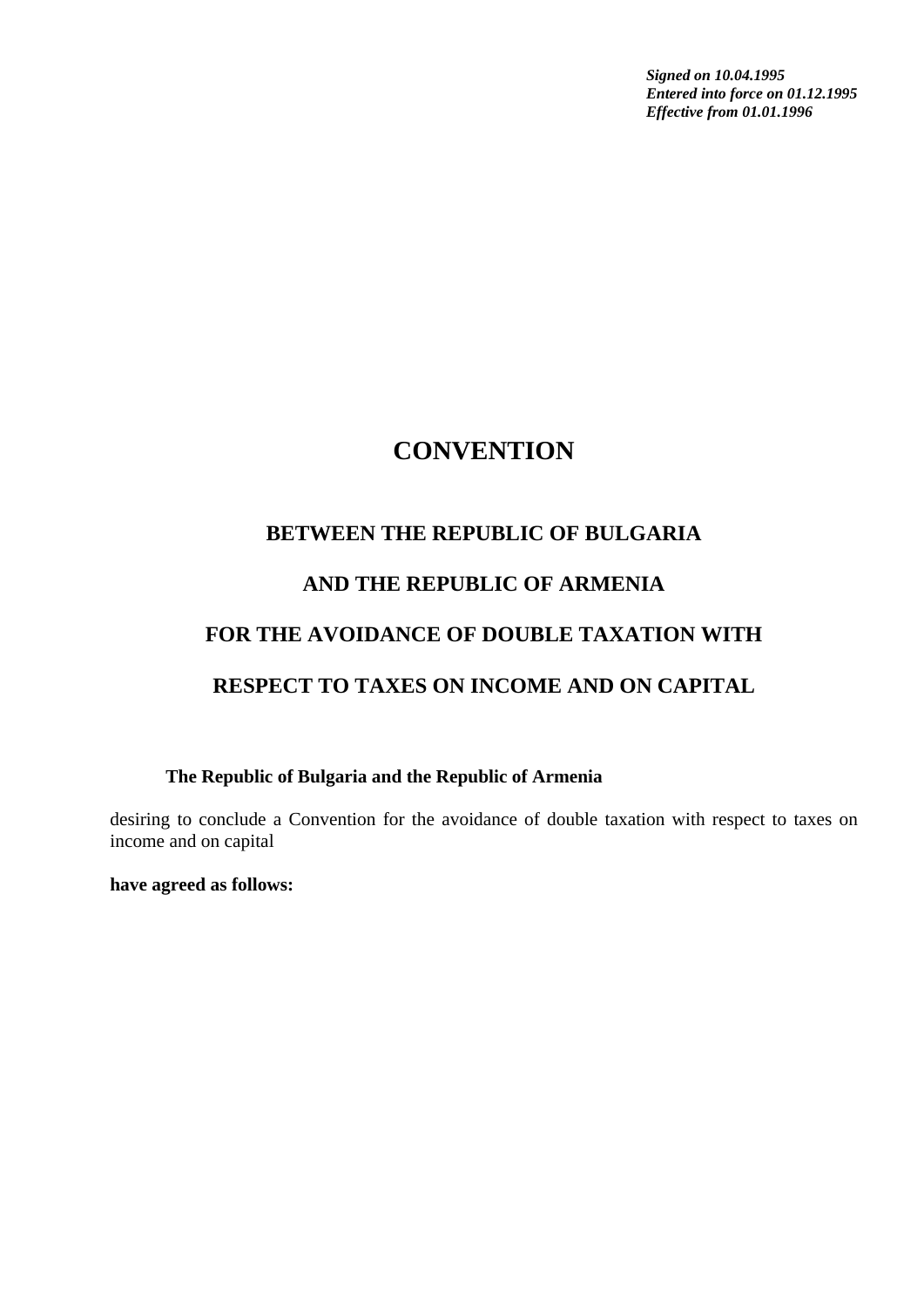#### **Article 1 PERSONAL SCOPE**

This Convention shall apply to persons who are residents of one or both of the Contracting States.

### **Article 2 TAXES COVERED**

1. This Convention shall apply on taxes on income and on capital imposed on behalf of a Contracting State or of its local authorities, irrespective of the manner in which they are levied.

2. There shall be regarded as taxes on income and on capital all taxes imposed on total income, on total capital, or on elements of income or of capital, including taxes on gains from the alienation of movable or immovable property, taxes on the total amounts of wages or salaries paid by enterprises, as well as taxes on capital appreciation.

3. The existing taxes to which this Convention shall apply are in particular:

a) in Bulgaria:

i) the tax on total income; ii) the tax on profit; iii) the tax on buildings; (hereinafter referred to as "Bulgarian tax".

b) in Armenia:

i) the profit tax; ii) the individuals income tax; iii) the property tax; iiii) the land tax; (hereinafter referred to as "Armenian tax").

4. The Convention shall apply also to any identical or substantially similar taxes which are imposed after the date of signature of the Convention in addition to, or in place of, the existing taxes. The competent authorities of the Contracting States shall notify each other of any significiant changes which have been made in their respective taxation laws. In case any doubt arises in determining whether such taxes are identical or substantially similar, the competent authorities of the Contracting States may consult each other, due regard being had to the provisions of Article 26.

#### **Article 3 GENERAL DEFINITIONS**

1. For the purposes of this Convention, unless the context otherwise requires:

a) the term "Bulgaria" means the Republic of Bulgaria and when used in geographical sense means the territory and the territorial sea over which it exercises its State sovereignty, as well as the continental shelf and the exclusive economic zone over which it exercises sovereign rights and jurisdiction in conformity with intrenational law;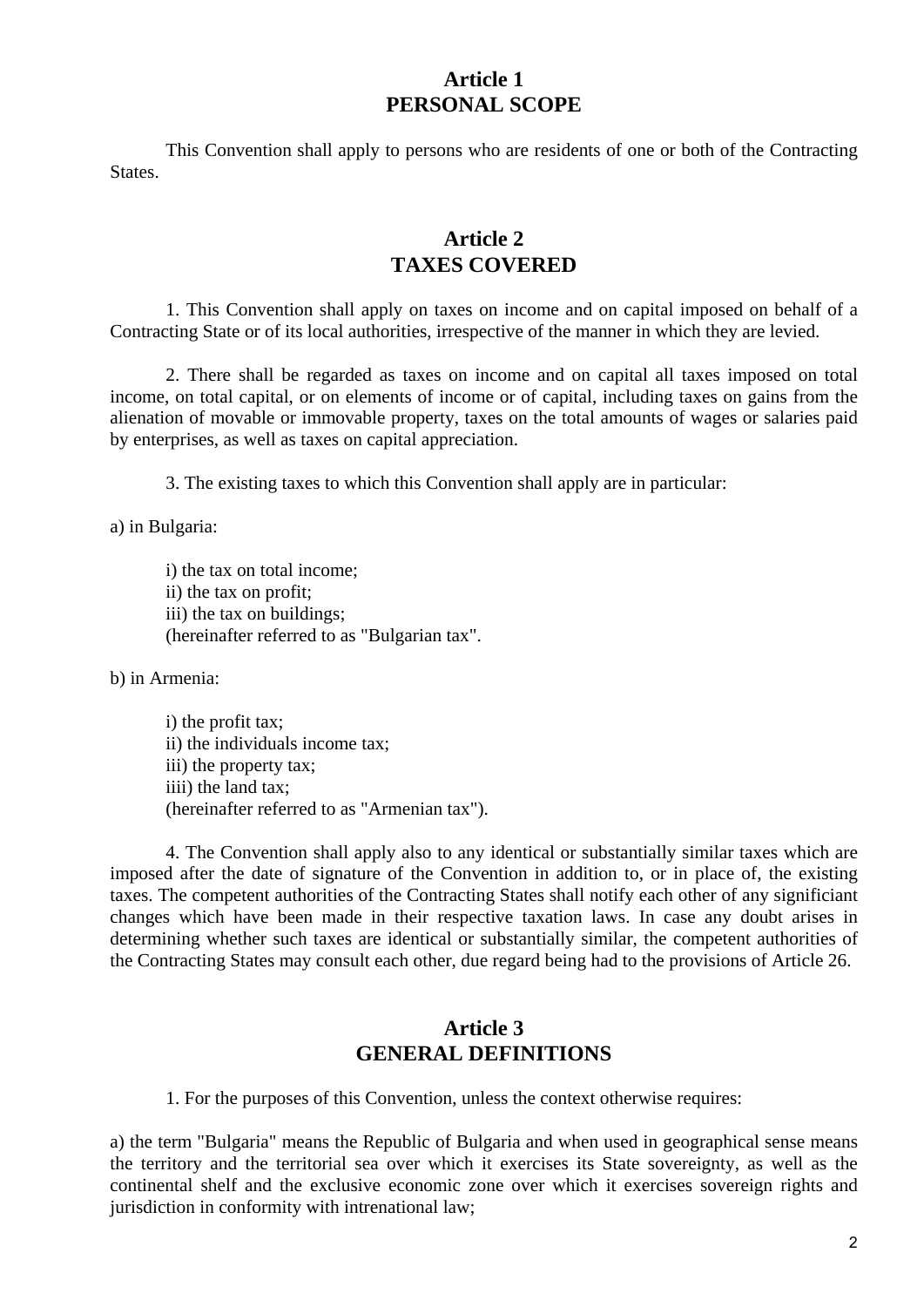b) the term "Armenia" means the Republic of Armenia" and when used in geographic sense means the territory over which it exercises sovereign rights and jurisdiction in accordance with international law and upon territory of which enlarges its taxation law;

c) the terms "a Contracting State" and "the other Contracting State" mean Bulgaria or Armenia as the context requires;

d) the term "person" includes an individual, a company and any other body of persons, which is treated as an entity for tax purposes;

e) the term "company" means any body corporate or any entity which is treated as a body corporate for tax purposes;

f) the terms "enterprise of a Contracting State" and "enterprise of the other Contracting State" mean respectively an enterprise carried on by a resident of a Contracting State and an enterprise carried on by a resident of the other Contracting State;

g) the term "national" means:

(i) any individual possessing the nationality of a Contracting State;

(ii) any legal person, partnership or association deriving its status as such from the laws in force in a Contracting State.

h) the term "international traffic" means any transport by a ship, aircraft, road or railway transport vehicle operated by an enterprise of a Contracting State, exept when the ship, aircraft, road or {railway} transport vehicle is operated solely between places in the other Contracting State;

i) the term "competent authority" means:

(i) in the case of Bulgaria - the Minister of Finance or his authorized representative;

(ii) in the case of Armenia - the Chief of State Tax Inspectorate or his authorized representative.

2. As regards the application of this Convention by a Contracting State any term not defined therein shall, unless the context otherwise requires, have the meaning which it has under the law of that State concerning the taxes to which the Convention applies.

### **Article 4 RESIDENT**

1. For the purposes of this Convention, the term "resident of a Contracting State" means:

a) in the case of Bulgaria any individual, who is a national of Bulgaria as well as any legal person, which is incorporated in Bulgaria (i.e. has its head office therein);

b) in the case of Armenia any person who, under the laws of Armenia, is liable to tax therein by reason of his domicile, place of registration, residence, or any other criterion of a similar nature.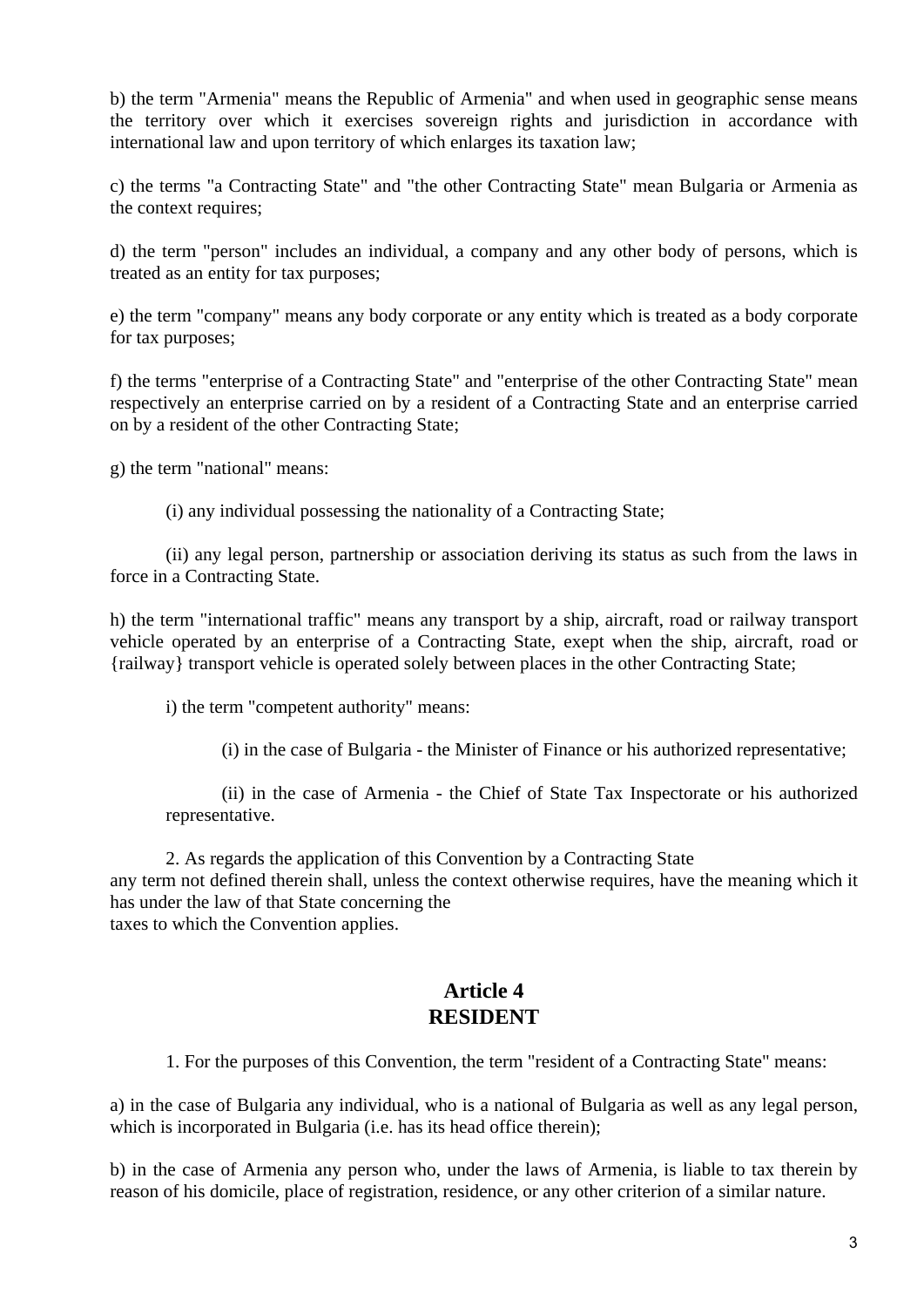2. Where by reason of the provisions of paragraph 1 an individual is a resident of both Contracting States, then his status shall be determined as follows:

a) he shall be deemed to be a resident of the State in which he has a permanent home available to him; if he has a permanent home available to him in both States, he shall be deemed to be a resident of the State with which his personal and economic relations are closer (centre of vital interests);

b) if the State in which he has his centre of vital interests cannot be determined, or if he has not a permanent home available to him in either State, he shall be deemed to be a resident of the State in which he has an habitual abode;

c) if he has an habitual abode in both States or in neither of them, he shall be deemed to be a resident of the State of which he is national;

d) if he is a national of both States or of neither of them, the competent authorities of the Contracting States shall settle the question by mutual agreement.

3. Where by reason of the provisions of paragraph 1 a person other than an individual is a resident of both Contracting State, then it shall be deemed to be a resident of the State under the laws of which it is created.

### **Article 5 PERMANENT ESTABLISHMENT**

1. For the purposes of this Convention, the term "permanent establishment" means a fixed place of business through which an enterprise of first a Contracting State wholly or partly carries on business in the other Contracting State.

2. The term "permanent establishment" includes especially:

a) a place of management;

b) a branch;

c) an office;

d) a factory;

e) a workshop, and

f) a mine, an oil or gas well, a quarry or any other place of exploration, exploitation or extraction of natural resources.

3. The term "permanent establishment" also includes:

a) a building site, or a construction, installation or assembly project or supervisory activities in connection therewith constitutes a permanent establishment only if it lasts more than twelve months.

b) the furnishing of services in connection with subparagraph a) of paragraph 3 including consultancy services, by an enterprise through emploees or other personnel engaged by the enterprise for such purpose,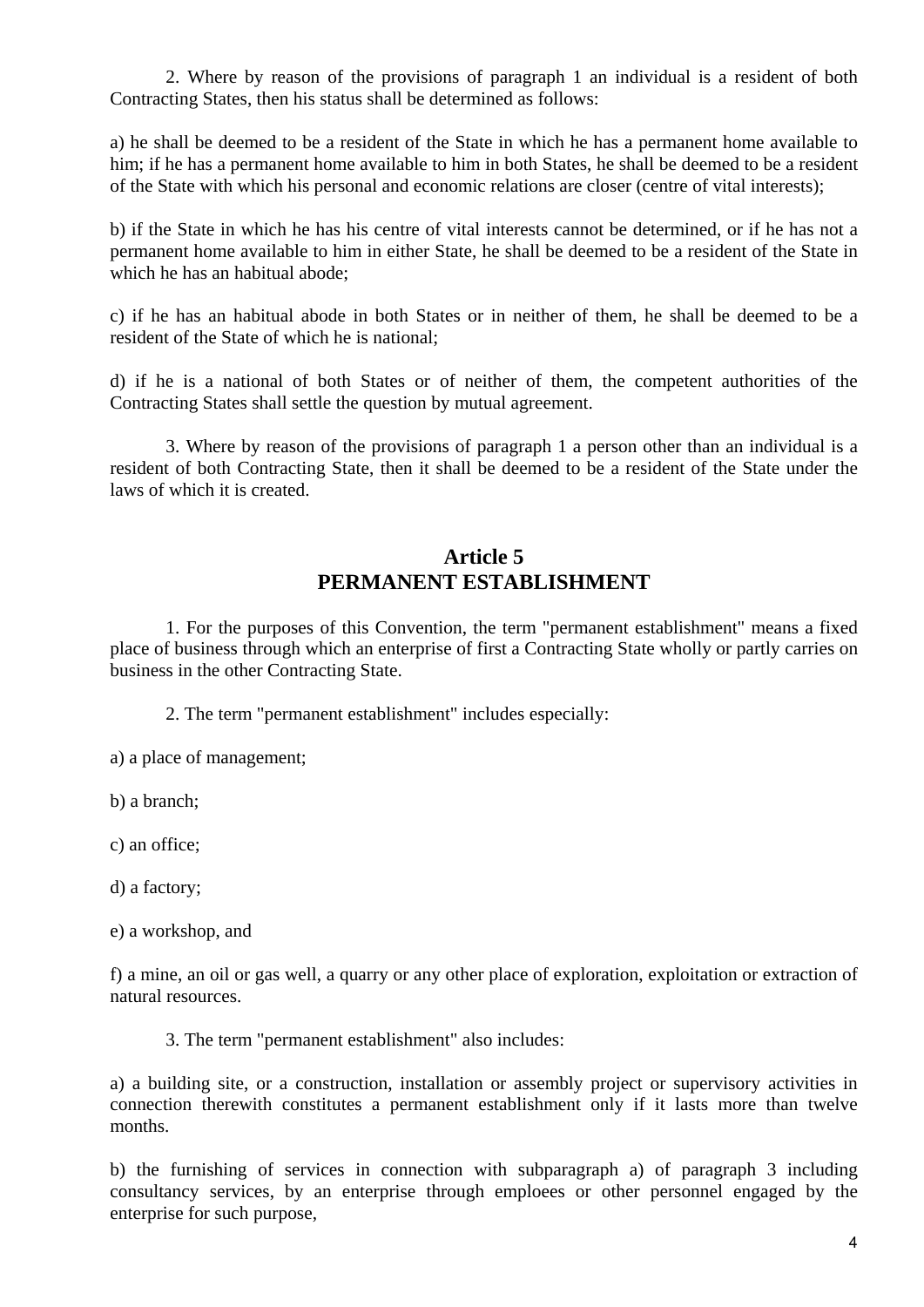but only where activities of that nature continue (for the same or a connected project) for a period or periods aggregating more than six months within any twelve-month period.

4. Notwithstanding the preceding provisions of this Article, the term "permanent establishment" shall be deemed not to include:

a) the use of facilities solely for the purpose of storage, display or delivery of goods or merchandise belonging to the enterprise;

b) the maintenance of a stock of goods or merchandise belonging to the enterprise solely for the purpose of storage, display or delivery;

c) the maintenance of a stock of goods or merchandise belonging to the enterprise solely for the purpose of processing by another enterprise;

d) the maintenance of a fixed place of business solely for the purpose of purchasing goods or merchandise or of collecting information, for the enterprise;

e) the maintenance of a fixed place of business solely for the purpose of carrying on, for the enterprise, any other activity of a preparatory or auxiliary character;

f) the maintenance of a fixed place of business solely for any combination of activities mentioned in subparagraphs a) to e), provided that the overall activity of the fixed place of business resulting from this combination is of a preparatory or auxiliary character.

5. Notwithstanding the provisions of paragraphs 1 and 2, where a person - other than an agent of independent status to whom paragraph 7 applies - is acting on behalf of the enterprise and has, and habitually exercises, in a Contracting State an authority to conclude contracts in the name of the enterprise, that enterprise shall be deemed to have a permanent establishment in that State in respect of any activities which that person undertakes for the enterprise, unless the activities of such person are limited to those mentioned in paragraph 4 which, if exercised through a fixed place of business, would not make this fixed place of business a permanent establishment under the provisions of that paragraph.

6. Notwithstanding the preceding provisions of this Article, an insurance enterprise of a Contracting State shall, except in regard to reinsurance, be deemed to have a permanent establishment in the other Contracting State if it collects premiums in the territory of that other State or insures risks situated therein through a person other than agent of an independent status.

7. An enterprise shall not be deemed to have a permanent establishment in a Contracting State merely because it carries on business in that State through a broker, general commission agent or any other agent of an independent status, provided that such persons are acting in the ordinary course of their business.

8. The fact that a company which is a resident of a Contracting State controls or is controlled by a company which is a resident of the other Contracting State, or which carries on business in that other State (whether through a permanent establishment or otherwise), shall not of itself constitute either company a permanent establishment of the other.

### **Article 6 INCOME FROM IMMOVABLE PROPERTY**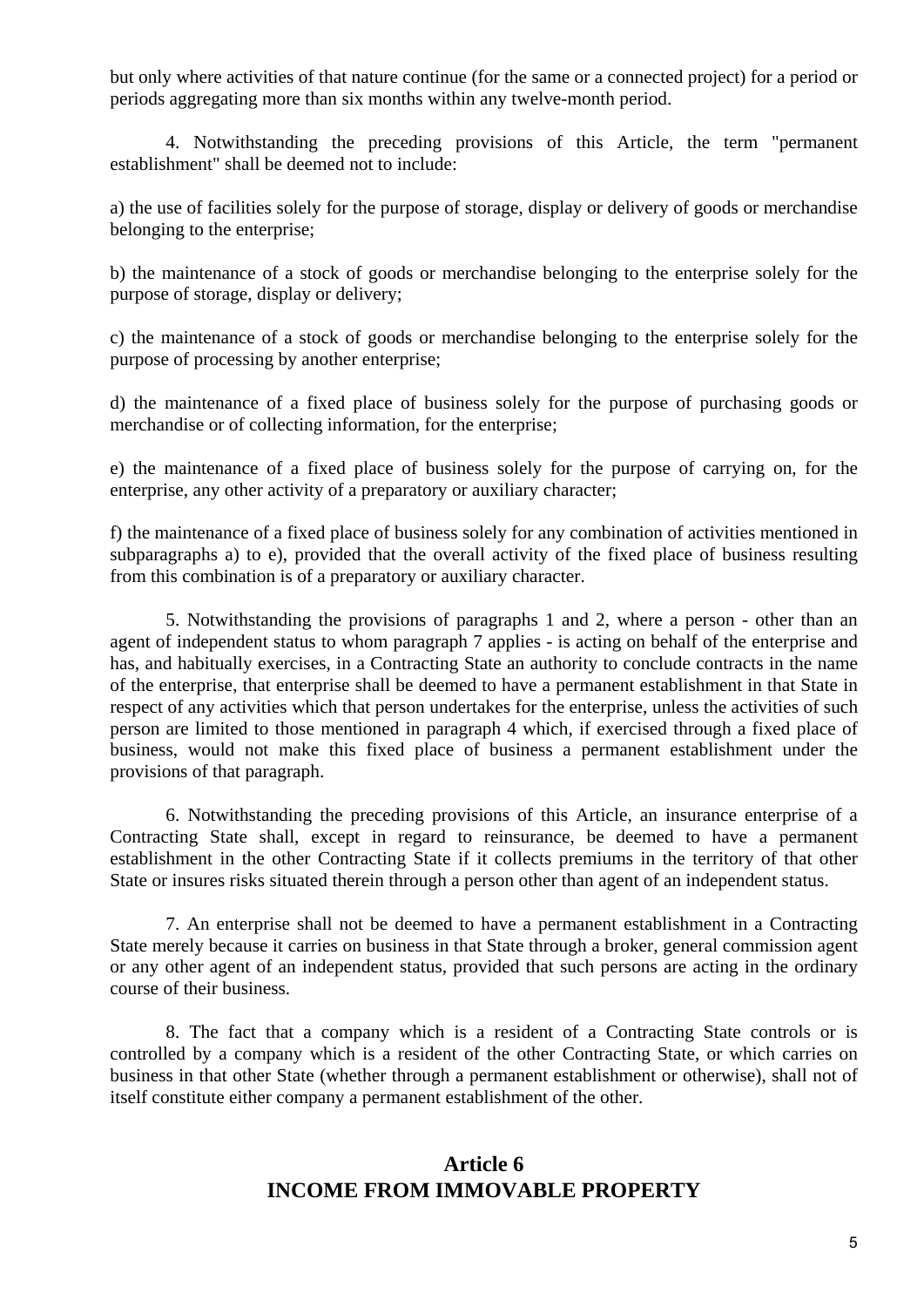1. Income derived by a resident of a Contracting State from immovable property (including income from agriculture or forestry) situated in the other Contracting State may be taxed in that other State.

2. The term "immovable property" shall have the meaning which it has under the law of the Contracting State in which the property in question is situated. The term shall in any case include property accessory to immovable property, livestock and equipment used in agriculture and forestry, rights to hich the provisions of general law respecting landed property apply, usufruct of immovable property and rights to variable or fixed payments as consideration for the working of, or the right to work, mineral deposits, sources and other natural resources. Ships, aircraft, road or railway transport vehicles shall not be regarded as immovable property.

3. The provisions of paragraph 1 shall apply to income derived from the direct use, letting, or use in any other form of immovable property.

4. The provisions of paragraph 1 and 3 shall also apply to the income from immovable property of an enterprise and to income from immovable property used for the performance of independent personal services.

### **Article 7 BUSINESS PROFITS**

1. The profits of an enterprise of a Contracting State shall be taxable only in that State unless the enterprise carries on business in the other Contracting State through a permanent establishment situated therein. If the enterprise carries on business as aforesaid, the profits of the enterprise may be taxed in the other State but only so much of them as is attributable to that permanent establishment.

2. Subject to the provisions of paragraph 3, where an enterprise of a Contracting State carries on business in the other Contracting State through a permanent establishment situated therein, there shall in each Contracting State be attributed to that permanent establishment the profits which it might be expected to make if it were a distinct and separate enterprise engaged in the same or similar activities under the same or similar conditions and dealing wholly independently with the enterprise of which it is a permanent establishment.

3. In determining the profits of a permanent establishment, there shall be allowed as deduction actual expenses which are incurred for the purposes of the permanent establishment, including executive and general administrative expenses so incurred, whether in the State in which permanent establishment is situated or elsewhere.

 However, no such deduction shall be allowed in respect of amounts, if any, paid (otherwise than towards reimbursement of actual expenses) by the permanent establishment to the head office of the enterprise or any of its other offices, by way of royalties or any similar payments, in return for the use of patents or other rights, or by way of commission, for specific services performed or for management, or, except in the case of a banking enterprise, by way of interest for moneys lent to the permanent establishment.

4. No profits shall be attributed to a permanent establishment by reason of the mere purchase by that permanent establishment of goods or merchandise for the enterprise.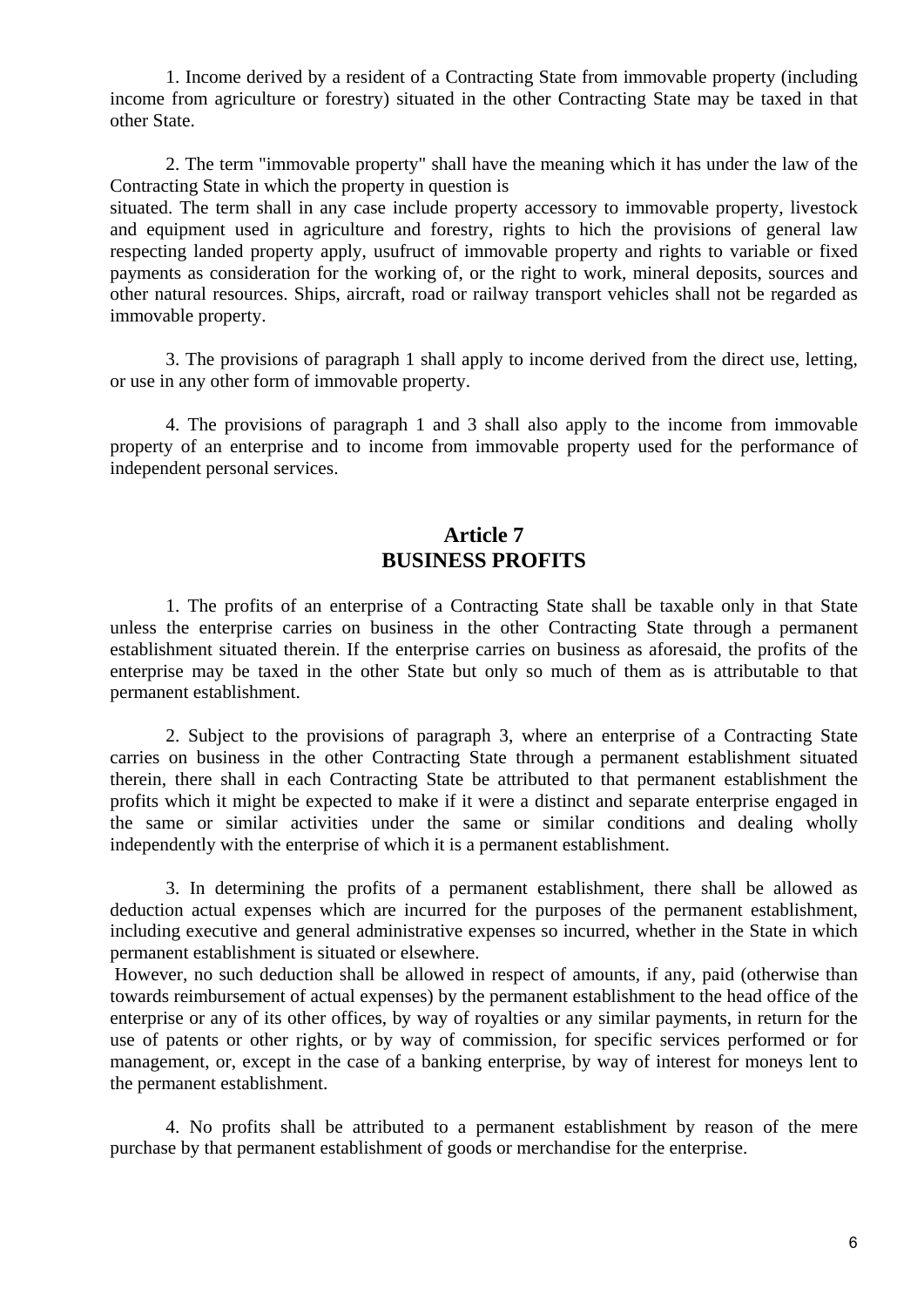5. For the purposes of the preceding paragraphs, the profits to be attributed to the permanent establishment shall be determined by the same method year by year unless there is good and sufficient reason to the contrary.

6. Insofar as it has been customary in a Contracting State to determine the profits to be attributed to a permanent establishment on the basis of an apportionment of the total profits of the resident to its various parts, nothing in paragraph 2 shall preclude that Contracting State from determining the profits to be taxed by such an apportionment as may be customary.

7. Where profits include items of income which are dealt with separately in other Articles of this Convention, then the provisions of those Articles shall not be affected by the provisions of this Article**.** 

### **Article 8 INTERNATIONAL TRAFFIC**

1. Profits of an enterprise of a Contracting State from the operation of ships, aircraft, road or railway transport vehicles in international traffic shall be taxable only in that State.

2. Profits of an enterprise of a Contracting State from the direct use, letting or any other way of exploitation of containers and pertaining to them equipment shall be taxable only in that State.

3. The provisions of paragraph 1 and 2 shall also apply to profits from the participation in a pool, a joint business or an international operating agency.

### **Article 9 ASSOCIATED ENTERPRISES**

#### 1. Where

a) an enterprise of a Contracting State participates directly or indirectly in the management, control or capital of an enterprise of the other Contracting State, or

b) the same persons participate directly or indirectly in the management, control or capital of an enterprise of a Contracting State and an enterprise of the other Contracting State, and in either case conditions are made or imposed between the two enterprises in their commercial or financial relations which differ from those which would be made between independent enterprises, then any profits which would, but for those conditions, have accrued to one of the enterprise, but, by reason of those conditions, have not so accrued, may be included in the profits of that enterprise and taxed accordingly.

2. Where a Contracting State includes, in accordance with the provisions of paragraph 1, the profits of an enterprise of that Contracting State - and taxes accordingly - profits on which an enterprise of the other Contracting State has been charged to tax in that other State and the profits so included are profits which would have accrued to the enterprise of the first-mentioned State if the conditions made between the two enterprise had been those which would have been made between independent enterprises then that other State shall make an appropriate adjustment to the amount of the tax charged therein on those profits. In determining such adjustment, due regard shall be had to the other provisions of this Convention and the competent authorities of the Contracting States shall consult each other if necessary.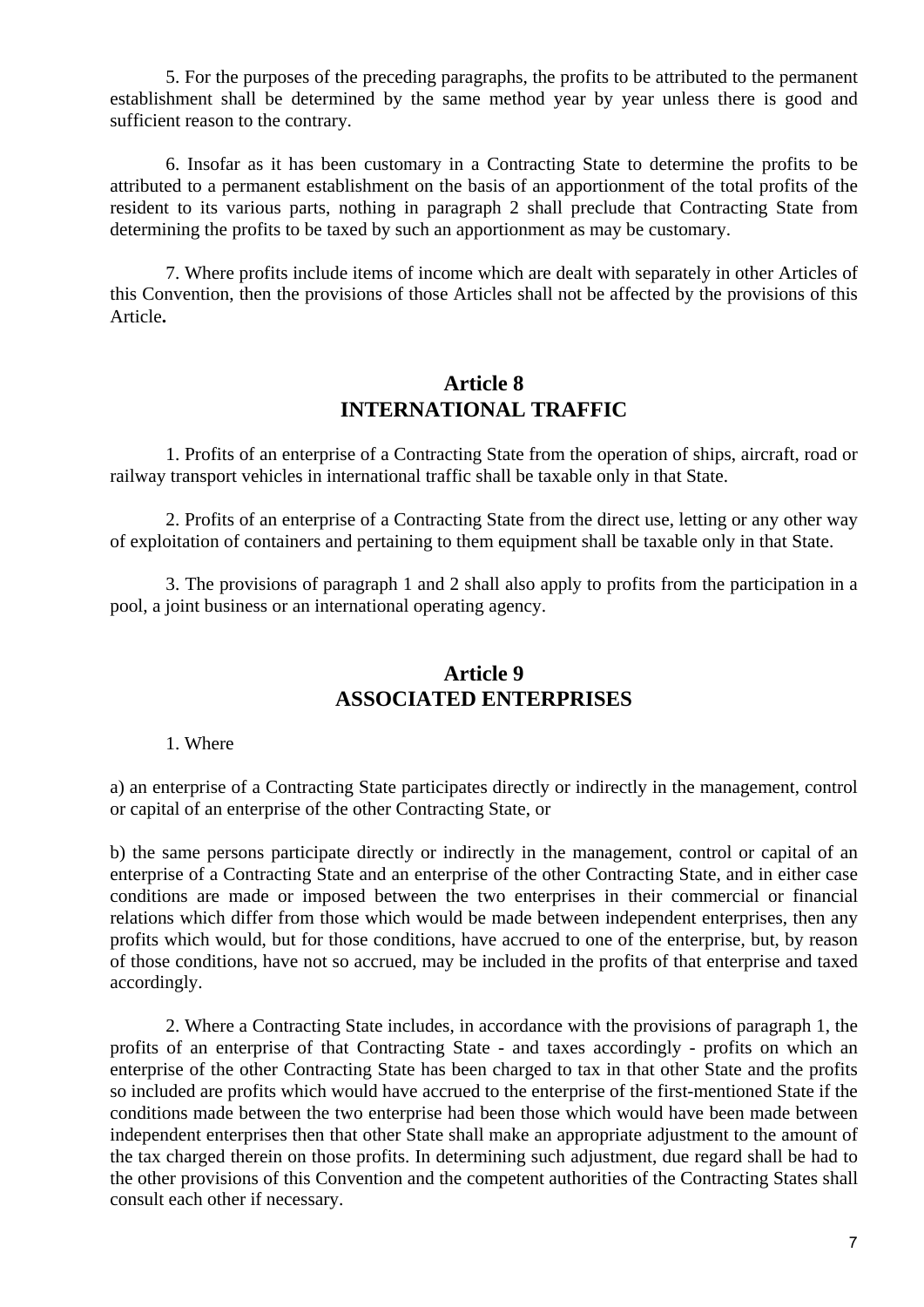### **Article 10 DIVIDENDS**

1. Dividends paid by a company which is a resident of a Contracting State to a resident of the other Contracting State may be taxed in that other State.

2. However, such dividends may also be taxed in the Contracting State of which the company paying the dividends is a resident and according to the laws of that State, but if the recipient is the beneficial owner of the dividends the tax so charged shall not exceed:

a) 5 per cent of the gross amount of the dividends if the resident holds directly at least \$ 40000 of the capital of the company paying the dividends;

b) 10 per cent of the gross amount of the dividends in all other cases. The competent authorities of the Contracting States shall by mutual agreement settle the mode of application of these limitations.

This paragraph shall not affect the taxation of the company in respect of the profits out of which the dividends are paid.

3. The term "dividends" as used in this Article means income from shares, or other rights, not being debt-claims, participating in profits, as well as income from other corporate rights assimilated to income from shares according to the laws of the State of which the company making the distribution is a resident.

4. The provisions of paragraphs 1 and 2 shall not apply if the beneficial owner of the dividends, being a resident of a Contracting State, carries on business in the other Contracting State of which the company paying the dividends is a resident, through a permanent establishment situated therein, or performs in that other State independent personal services from a fixed base situated therein, and the holding in respect of which the dividends are paid is effectively connected with such permanent establishment or fixed base. In such case the provisions of Article 7 or Article 14, as the case may be, shall apply.

5. Where a company which is a resident of a Contracting State derives

profits or income from the other Contracting State, that other State may not impose any tax on the dividends paid by the company, exept insofar as such dividends are paid to a resident of that other State or insofar as the holding with respect of which the dividends are paid is effectively connected with a permanent establishment or a fixed base situated in that other State, nor subject the company's undistributed prifits to a tax on the company's undistributed profits, even if the dividends paid or the undistributed profits consist wholly or partly of profits or income arising in such other State.

#### **Article 11 INTEREST**

1. Interest arising in a Contracting State and paid to a resident of the other Contracting State may be taxed in that other State.

2. However, such interest may also be taxed in the Contracting State in which it arises and according to the laws of that State, but if the recipient is the beneficial owner of the interest the tax so charged shall not exceed 10 per cent of the gross amount of the interest. The competent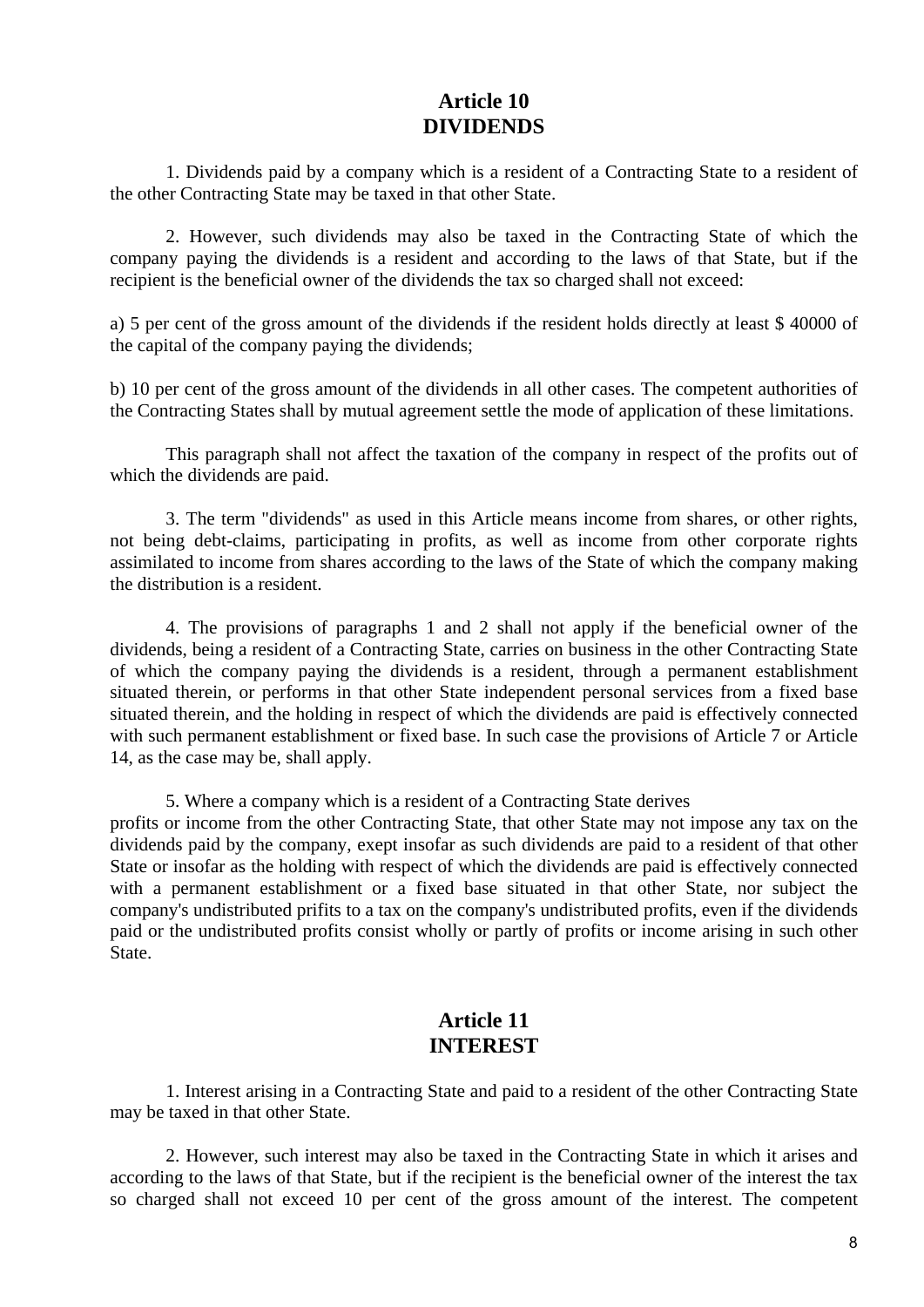authorities of the Contracting States shall by mutual agreement settle the mode of application of this limitation.

3. Notwithstanding the provisions of paragraph 2, interest arising in a Contracting State and paid to the Government or to the National Bank of the other Contracting State shall be exempt from tax in the first-mentioned Contracting State.

4. The term "interest" as used in this Article means income from debtclaims of every kind, whether or not secured by mortgage and whether or not carrying a right to participate in the debtor's profits, and in particular, income from government securities and income from bonds or debentures, including premiums and prizes attaching to such securities, bonds or debentures. Penalty charges for late payment shall not be regarded as interest for the purpose of this Article.

5. The provisions of paragraphs 1 and 2 shall not apply if the beneficial owner of the interest, being a resident of a Contracting State, carries on business in the other Contracting State in which the interest arises, through a permanent establishment situated therein, or performs in that other State independent personal services from a fixed base situated therein, and the debt-claim in respect of which the interest is paid is effectively connected with such permanent establishment or fixed base. In such case the provisions of Article 7 or Article 14, as the case may be, shall apply.

6. Interest shall be deemed to arise in a Contracting State when the payer is that State itself, a local authority or a resident of that State. Where, however, the person paying the interest, whether he is a resident of a Contracting State or not, has in a Contracting State a permanent establishment or a fixed base in connection with which the indebtedness on which the interest is payed was incurred, and such interest is borne by such permanent establishment or fixed base, then such interest shall be deemed to arise in the State in which the permanent establishment or fixed base is situated.

7. Where, by reason of a special relationship between the payer and the beneficial owner or between both of them and some other person, the amount of the interest, having regard to the debtclaim for which it is paid, exceeds the amount which would have been agreed upon by the payer and the beneficial owner inthe absence of such relationship, the provisions of this Article shall apply only to the last-mentioned amount. In such case, the excess part of the payments shall remain taxable according to the laws of each Contracting State, due regard being had to the other provisions of this Convention.

#### **Article 12 ROYALTIES**

1. Royalties arising in a Contracting State and paid to a resident of the other Contracting State may be taxed in that other State.

2. However, such royalties may also be taxed in the Contracting State in which they arise and according to the laws of that State, but if the recepient is the beneficial owner of the royalties, the tax so charged shall not exceed 10 per cent of the gross amount of the royalties.

The competent authorities of the Contracting States shall by mutual agreement settle the mode of application of this limitation.

3. The term "royalties" as used in this Article means payments of any kind received as a consideration for the use of, or the right to use, any copyright of literary, artistic or scientific work, including cinematograph films, and films or tapes for television or radio broadcasting, any patent, trade mark, design or model, plan, secret formula or process, or for the use or for the right to use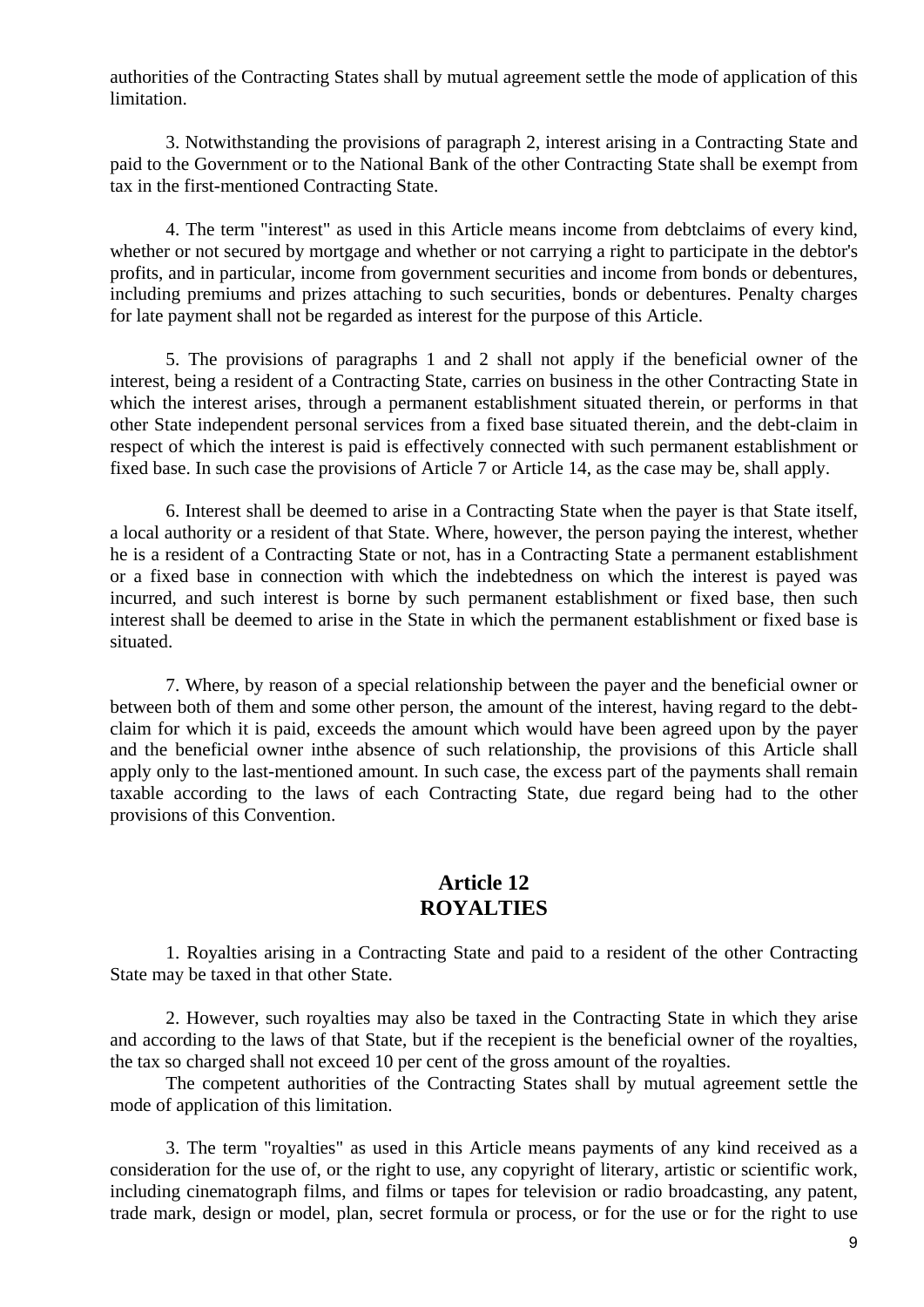industrial, commercial or scientific equipment, or for information concerning industrial, commercial or scientific experience.

4. The provisions of paragraphs 1 and 2 shall not apply if the beneficial owner of the royalties, being a resident of a Contracting State, carries on business in the other Contracting State in which the royalties arise, through a permanent establishment situated therein, or performs in that other State independent personal services from a fixed base situated therein, and the right or property in respect of which the royalties are paid is effectively connected with such permanent establishment or fixed base. In such case the provisions of Article 7 or Article 14, as the case may be, shall apply.

5. Royalties shall be deemed to arise in a Contracting State when the payer is that State itself, a local authority or a resident of that State. Where, however, the person paying the royalties, whether he is a resident of a Contracting State or not, has in a Contracting State a permanent establishment or a fixed base in connection with which the liability to pay the royalties was incurred, and such royalties are borne by such permanent establishment or fixed base, then such royalties shall be deemed to arise in the State in which the permanent establishment or fixed base is situated.

6. Where, by reason of a special relationship between the payer and the beneficial owner or between both of them and some other person, the amount of the royalties, having regard to the debtclaim for which they are paid, exceeds the amount which would have been agreed upon by the payer and the beneficial owner in the absence of such relationship, the provisions of this Article shall apply only to the last-mentioned amount. In such case, the excess part of the payments shall remain taxable according to the laws of each Contracting State, due regard being had to the other provisions of this Convention.

### **Article 13 CAPITAL GAINS**

1. Gains derived by a resident of a Contracting State from the alienation of immovable property referred to in Article 6 and situated in the other Contracting State may be taxed in that other State.

2. Gains from the alienation of movable property forming part of the business property of a permanent establishment which an enterprise of a Contracting State has in the other Contracting State or of movable property pertaining to a fixed base available to a resident of a Contracting State in the other Contracting State for the purpose of performing independent personal services, including such gains from the alienation of such a permanent establishment (alone or with the whole enterprise) or of such fixed base, may be taxed in that other State.

3. Gains derived by an enterprise of a Contracting State from the alienation of ships, aircraft, road or railway transpor vehicles operated in international traffic or of movable property pertaining to such operation shall be taxable only in that State.

4. Gains from the alienation of any property other than that referred to in paragraphs 1, 2 and 3, shall be taxable only in the Contracting State of which the alienator is a resident.

### **Article 14 INDEPENDENT PERSONAL SERVICES**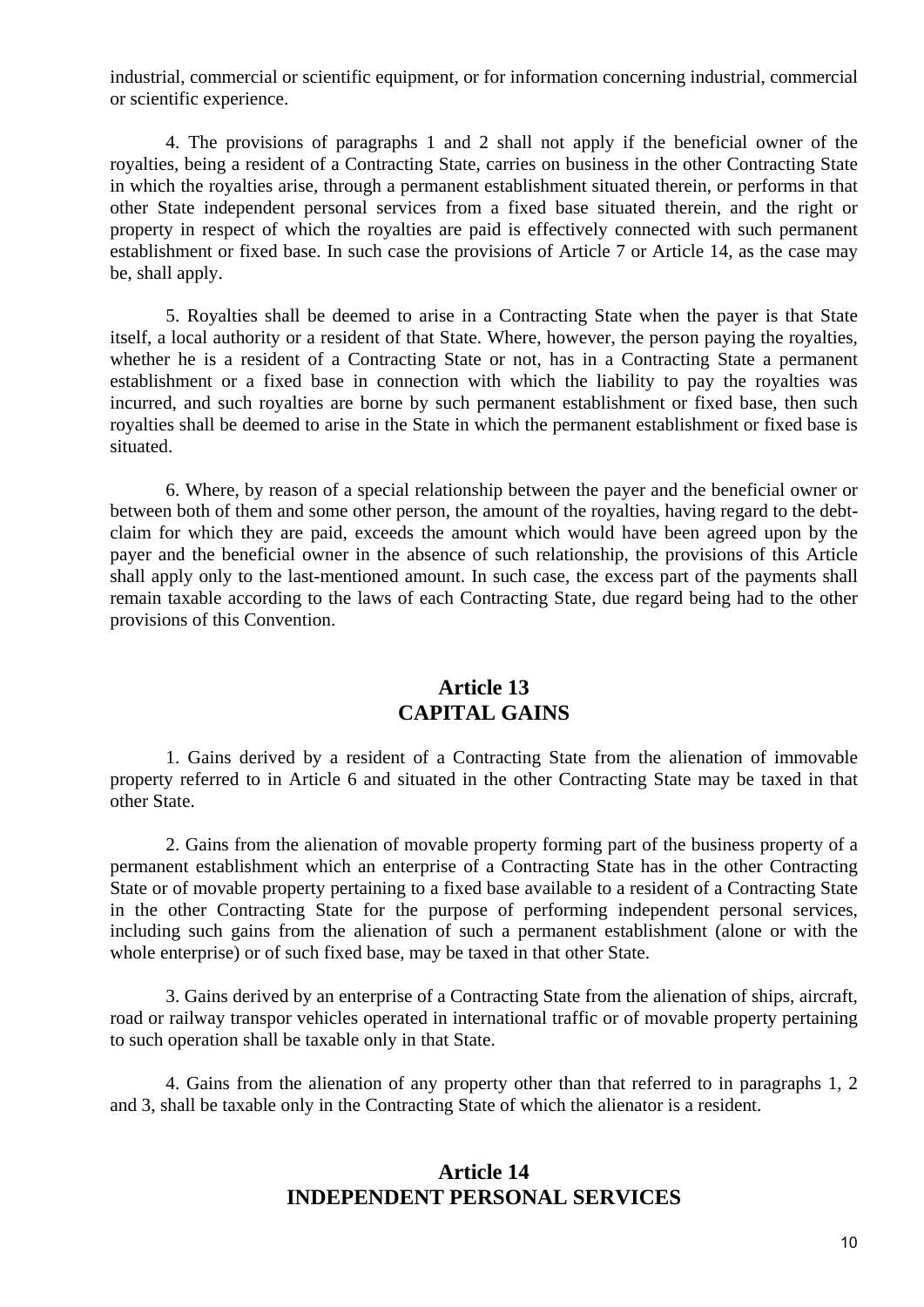1. Income derived by a resident of a Contracting State in respect of professional services or other activities of an independent character shall be taxable only in that State unless he has a fixed base regularly available to him in the other Contracting State for the purpose of performing his activities. If he has such a fixed base, the income may be taxed in the other State but only so much of it as is attributable to that fixed base.

2. The term "professional services" includes especially independent scientific, literary, artistic, educational or teaching activities as well as the independent activities of physicians, dentists, lawyers, engineers, architects and accountants.

### **Article 15 EMPLOYMENT**

1. Subject to the provisions of Article 16, 18, 19, 20 and 21, salaries, wages and other similar remuneration derived by a resident of a Contracting State in respect of an employment shall be taxable only in that State unless the employment is exercised in the other Contracting State. If the employment is so exercised, such remuneration as is derived therefrom may be taxed in that other State.

2. Notwithstanding the provisions of paragraph 1, remuneration derived by a resident of a Contracting State in respect of an employment exercised in the other Contracting State shall be taxable only in the first-mentioned State if:

a) the recipient is present in the other State for a period or periods not exceeding in the aggregate 183 days in any twelve-month period; and

b) the remuneration is paid by, or on behalf of, an employer who is not a resident of the other State; and

c) the remuneration is not borne by a permanent establishment or a fixed base which the employer has in the other State.

3. Notwithstanding the preceding provisions of this Article, remuneration derived in respect of an employment excercised aboard a ship, aircraft, road or railway vehicles operated in international traffic by a resident of a Contracting State, may be taxed in that State.

#### **Article 16 DIRECTORS' FEES**

Directors' fees and other similar payments derived by a resident of a Contracting State in his capacity as a member of the board of directors or any similar organ of a company which is a resident of the other Contracting State may be taxed in that other State.

### **Article 17 ARTISTES AND SPORTSMEN**

1. Notwithstanding the provisions of Articles 14 and 15, income derived by a resident of a Contracting State as an entertainer, such as a theatre, motion picture, radio or television artiste, or a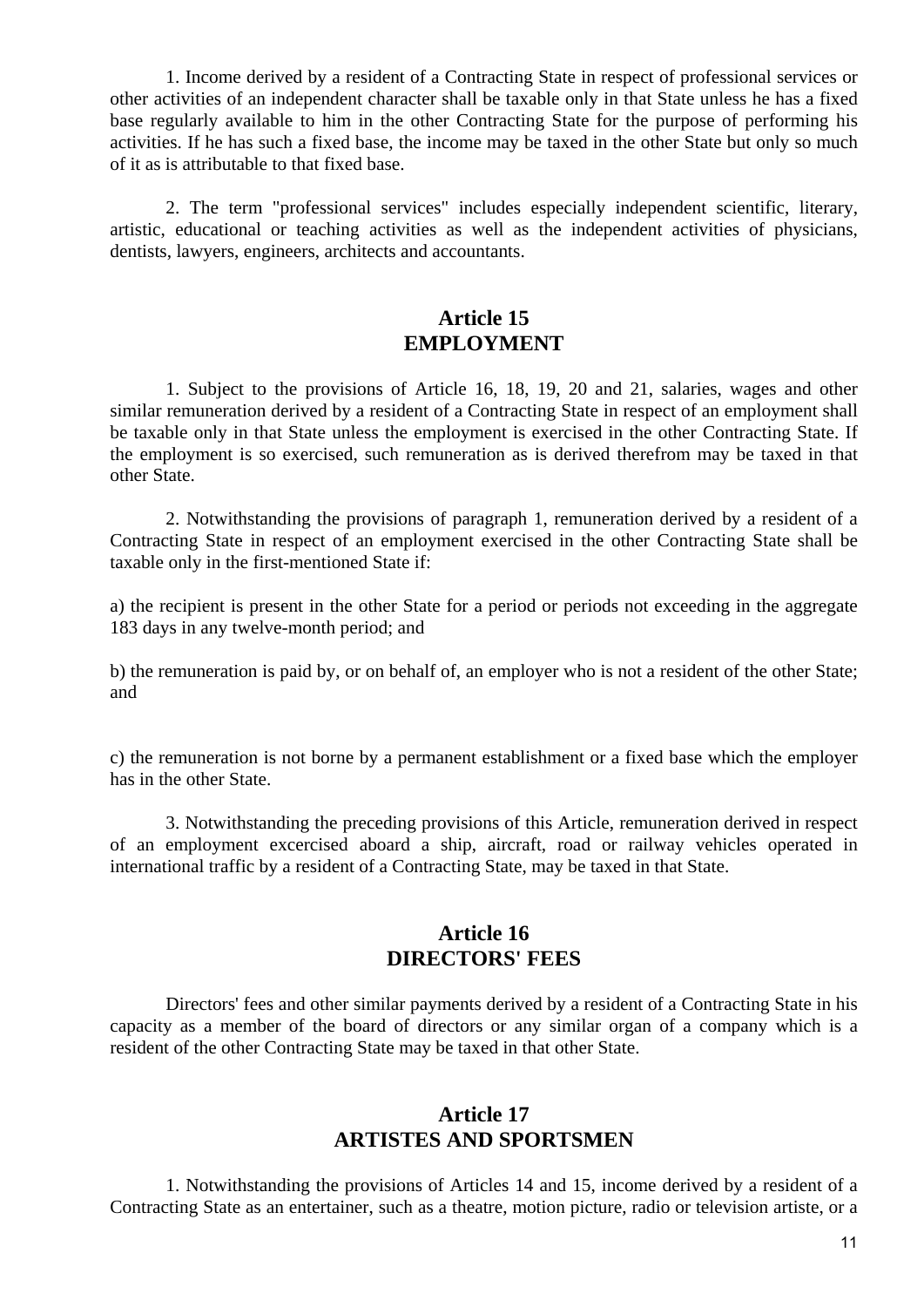musician, or as a sportsman, from his personal activities as such exercised in the other Contracting State, may be taxed in that other State.

2. Where income in respect of personal activities exercised by an entertainer or a sportsman in his capacity as such accrues not to the entertainer or sportsman himself but to another person, that income may, notwithstanding the provisions of Articles 7, 14 and 15, be taxed in the Contracting State in which the activities of the entertainer or sportsman are exercised.

3. Notwithstanding the provisions of paragraphs 1 and 2, income mentioned in this Article shall be exempt from tax in the Contracting State in which the activity of the entertainer or the sportsman is exercised provided that this activity is supported wholly or substantially of public funds of either Contracting State or a local authority thereof or the activity is exercised under a cultural agreement or arrangement between the Contracting States.

#### **Article 18 PENSIONS**

1. Pensions and other similar remuneration, paid by a Contracting State including payments made under the social security system of that State, and paid to a resident of the other Contracting State shall be taxable only in the first-mentioned State.

### **Article 19 GOVERNMENT SERVICE**

1. a) Remuneration, other than a pension, paid by a Contracting State or a local authority thereof to an individual in respect of services rendered to that State or authority shall be taxable only in that State.

b) However, such remuneration shall be taxable only in the other Contracting State if the services are rendered in that State and the individual is a resident of that State who:

i) is a national of that State; or

ii) did not become a resident of that State solely for the purpose of rendering the services.

3. The provisions of Articles 15, 16 shall apply to remuneration in respect of services rendered in connection with a business carried on by a Contracting State or a local authority thereof.

#### **Article 20 STUDENTS**

Payments which a student or apprentice who is or was immediately before visiting a Contracting State a resident of the other Contracting State and who is present in the first-mentioned State solely for the purpose of his education or training receives for the purpose of his maintenance, education or training shall not be taxed in that State, provided that such payments arise from sources outside that State.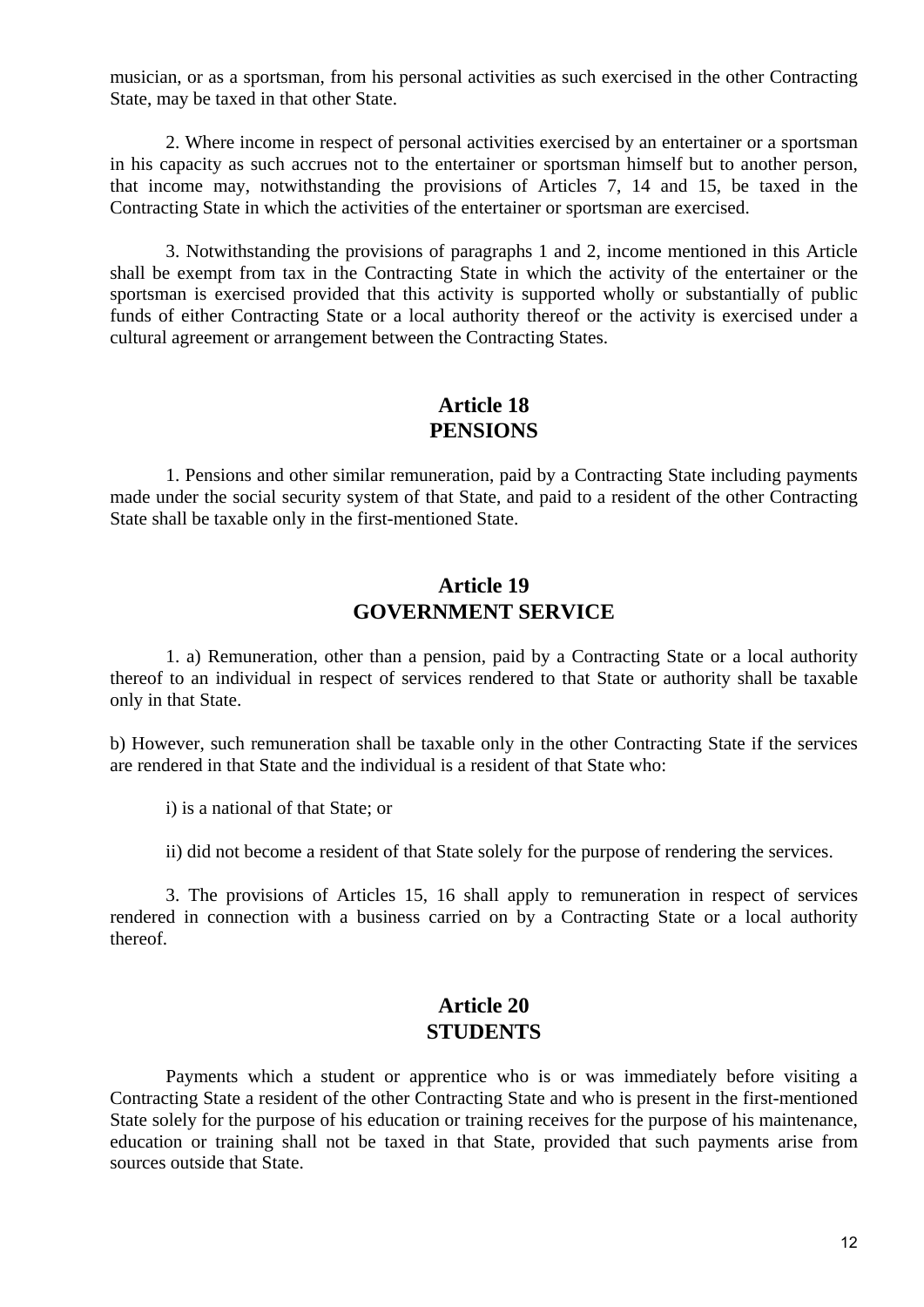#### **Article 21 TEACHERS**

1. Remuneration received by an individual who is or was immediately before visiting a Contracting State a resident of the other Contracting State and who is present in the first-mentioned State for the purpose of scientific research or for teaching at a university, college, establishment for higher education, or at a similar establishment shall be exempt from tax in the first-mentioned State on any remuneration for such research or teaching for a period not exceeding two years from the date of his first visit to that State for that purpose.

2. This Article shall only apply to income from research or teaching, if such research or teaching is undertaken by the individual in the public interest and not primarily for the benefit of some other private person or persons.

#### **Article 22 OTHER INCOME**

1. Items of income of a resident of a Contracting State, wherever arising, not dealt with in the foregoing Articles of this Convention shall be taxable only in that State.

2. The provisions of paragraph 1 shall not apply to income, other than income from immovable property as defined in paragraph 2 of Article 6, if the recipient of such income, being a resident of a Contracting State, carries on business in the other Contracting State through a permanent establishment situated therein, or performs in that other State independent personal services from a fixed base situated therein, and the right or property in respect of which the income is paid is effectively connected with such permanent establishment or fixed base. In such case the provisions of Article 7 or Article 14, as the case may be, shall apply.

#### **Article 23 CAPITAL**

1. Capital represented by immovable property referred to in Article 6, owned by a resident of a Contracting State [and situated in the other Contracting State], may be taxed in that other State.

2. Capital represented by movable property forming part of the business property of a permanent establishment which an enterprise of a Contracting State has in the other Contracting State or by movable property pertaining to a fixed base available to a resident of a Contracting State in the other Contracting State for the purpose of performing independent personal services, may be taxed in that other State.

3. Capital represented by ships, aircraft, road or railway transport vehicles, operated in international traffic, and by movable property pertaining to the operation of such ships, aircraft, road or railway transport vehicles, owned by a resident of a Contracting State, shall be taxable only in that State.

4. Capital represented by shares or other corporate rights in a company the assets of which consist mainly of immovable property situated in a Contracting State may be taxed in that Contracting State.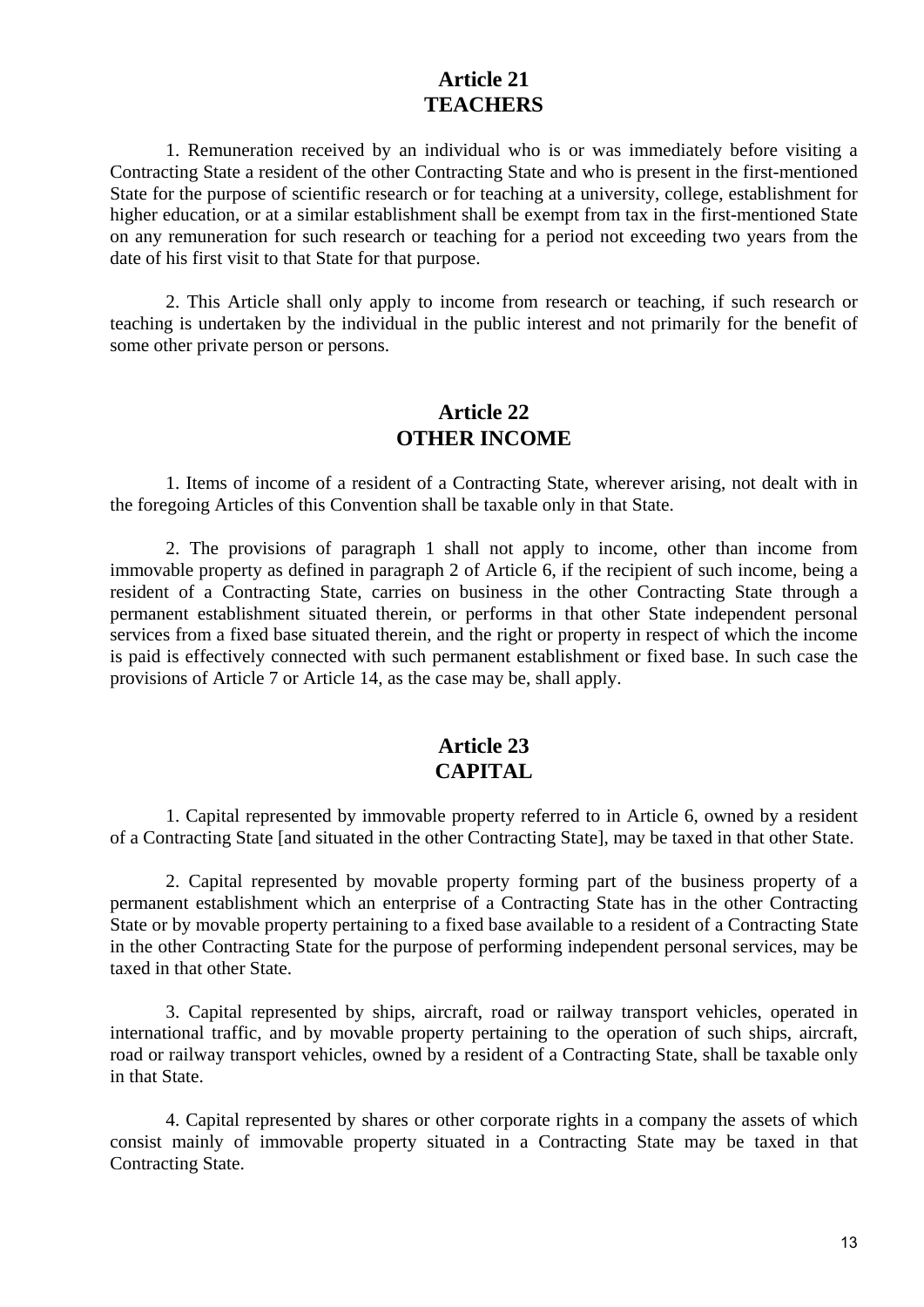5. All other elements of capital of a resident of a Contracting State shall be taxable only in that State.

### **Article 24 ELIMINATION OF DOUBLE TAXATION**

Double taxation shall be eliminated as follows:

a) in Bulgaria:

(i) where a resident of Bulgaria derives income or owns capital which in accordance with the provisions of this Convention, may be taxed in Armenia, Bulgaria shall, subject to the provisions of subparagraphs (i) and (ii), exempt such income or capital from tax;

(ii) where a resident of Bulgaria derives items of income which, in accordance with the provisions of Articles 10 and 11 and 12, may be taxed in Armenia, Bulgaria shall allow as a deduction from the tax on the income of that resident an amount equal to the tax paid in Armenia. Such deduction shall not, however, exceed that part of the tax, as computed before the deduction is given, which is attributable to such items of income derived from Armenia;

(iii) where in accordance with any provision of this Convention income derived or capital owned by a resident of Bulgaria is exempt from tax in that Bulgaria, the same State may, nevertheles, in calculating the amount of tax on the remaining income or capital of such resident, take into account the exempted income or capital.

b) in Armenia:

a) where a resident of Armenia derives income or owns capital which, in accordance with the provisions of this Convention, may be taxed in Bulgaria, Armenia shall allow:

i) as a deduction from the tax on the income of that resident, an amount equal to the income tax paid in Bulgaria;

ii) as a deduction from the tax on the capital of that resident, an amount equal to the capital tax paid in Bulgaria.

Such deduction in either case shall not, however, exceed that part of the income tax or capital tax, as computed before the deduction is given, which is attributable, as the case may be, to the income or the capital which may be taxed in Bulgaria;

b) where in accordance with any provision of this Convention, income derived or capital owned by a resident of Armenia is exempt from tax in Armenia, Armenia may nevertheless, in calculating the amount of tax on the remaining income or capital of such resident, take into account the exempted income or capital.

#### **Article 25 NON-DISCRIMINATION**

1. Nationals of a Contracting State shall not be subjected in the other Contracting State to any taxation or any requirement connected therewith, which is other or more burdensome than the taxation and connected requirements to which nationals of that other State in the same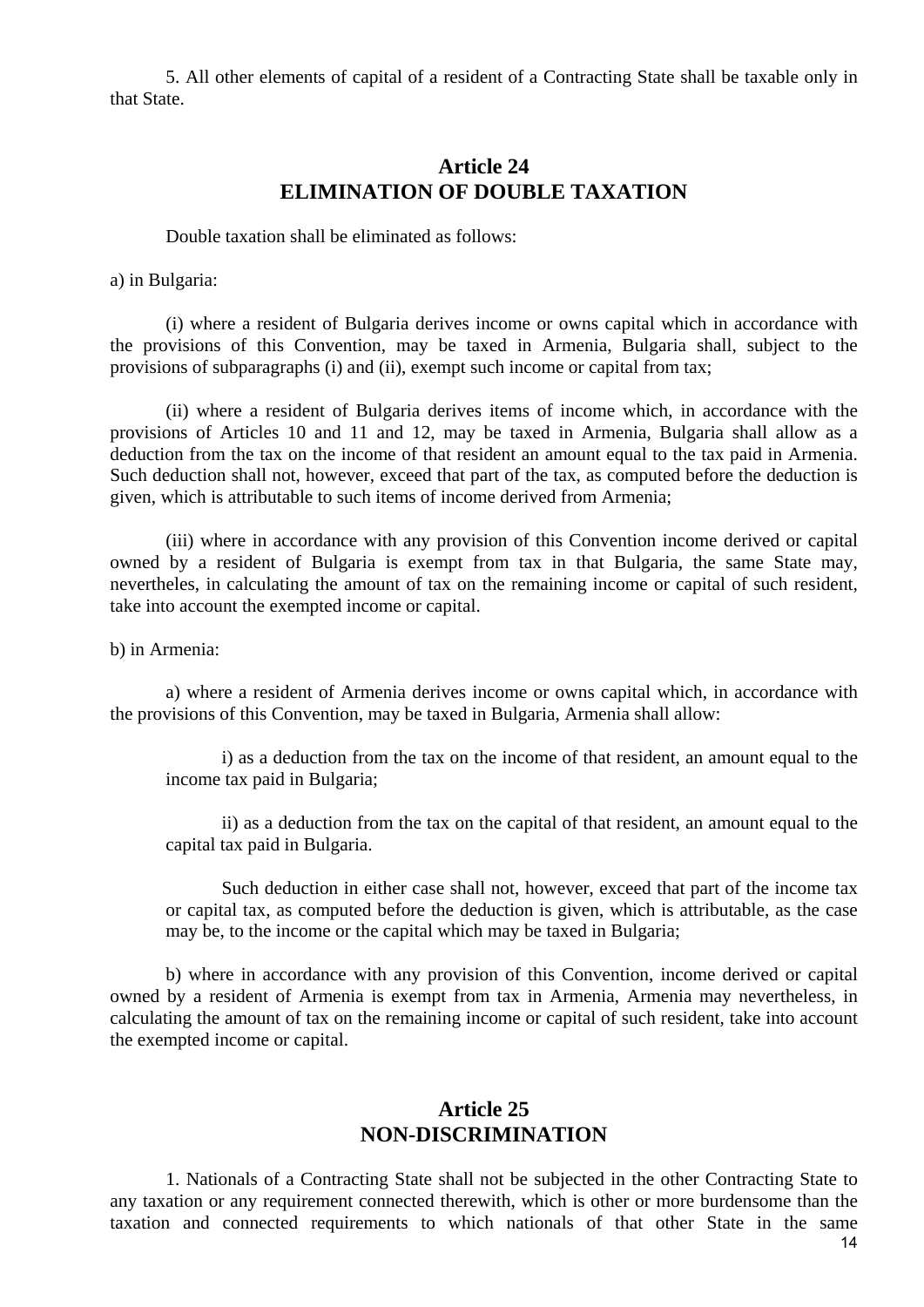circumstances, in particular with respect to residence, are or may be subjected. This provision shall, notwithstanding the provisions of Article 1, also apply to persons who are not residents of one or both of the Contracting States.

2. Stateless persons who are residents of a Contracting State shall not be subjected in either Contracting State to any taxation or any requirement connected therewith, which is other or more burdensome than the taxation and connected requirements to which nationals of the State concerned in the same circumstances are or may be subjected.

3. The taxation on a permanent establishment which an enterprise of a Contracting State has in the other Contracting State shall not be less favourably levied in that other State than the taxation levied on enterprises of that other State carrying on the same activities. This provision shall not be construed as obliging a Contracting State to grant to residents of the other Contracting State any personal allowances, reliefs and reductions for taxation purposes on account of civil status or family responsibilities which it grants to its own residents.

4. Except where the provisions of paragraph 1 of Article 9, paragraph 7 of Article 11, or paragraph 4 of Article 12, apply, interest, royalties and other disbursements paid by an enterprise of a Contracting State to a resident of the other Contracting State shall, for the purpose of determining the taxable profits of such enterprise, be deductible under the same conditions as if they had been paid to a resident of the first-mentioned State. Similarly, any debts of an enterprise of a Contracting State to a resident of the other Contracting State shall, for the purpose of determining the taxable capital of such enterprise, be deductible under the same conditions as if they had been contracted to a resident of the first-mentioned State.

5. Enterprises of a Contracting State, the capital of which is wholly or partly owned or controlled, directly or indirectly, by one or more residents of the other Contracting State, shall not be subjected in the first-mentioned State to any taxation or any requirement connected therewith which is other or more burdensome than the taxation and connected requirements to which other similar enterprises of the first-mentioned State are or may be subjected.

6. The provisions of this Article shall, notwithstanding the provisions of Article 2, apply to taxes of every kind and description.

#### **Article 26 MUTUAL AGREEMENT PROCEDURE**

1. Where a person considers that the actions of one or both of the Contracting States result or will result for him in taxation not in accordance with the provisions of this Convention, he may, irrespective of the remedies provided by the domestic law of those States, present his case to the competent authority of the Contracting State of which he is a resident or, if his case comes under paragraph 1 of Article 24, to that of the Contracting State of which he is a national. The case must be presented within three years from the first notification of the action resulting in taxation not in accordance with provisions of the Convention.

2. The competent authority shall endeavour, if the objection appears to it to be justified and if it is not itself able to arrive at a satisfactory solution, to resolve the case by mutual agreement with the competent authority of the other Contracting State, with a view to the avoidance of taxation which is not in accordance with the Convention. Any agreement reached shall be impleemented notwithstanding any time limits in the domestic law of the Contracting States.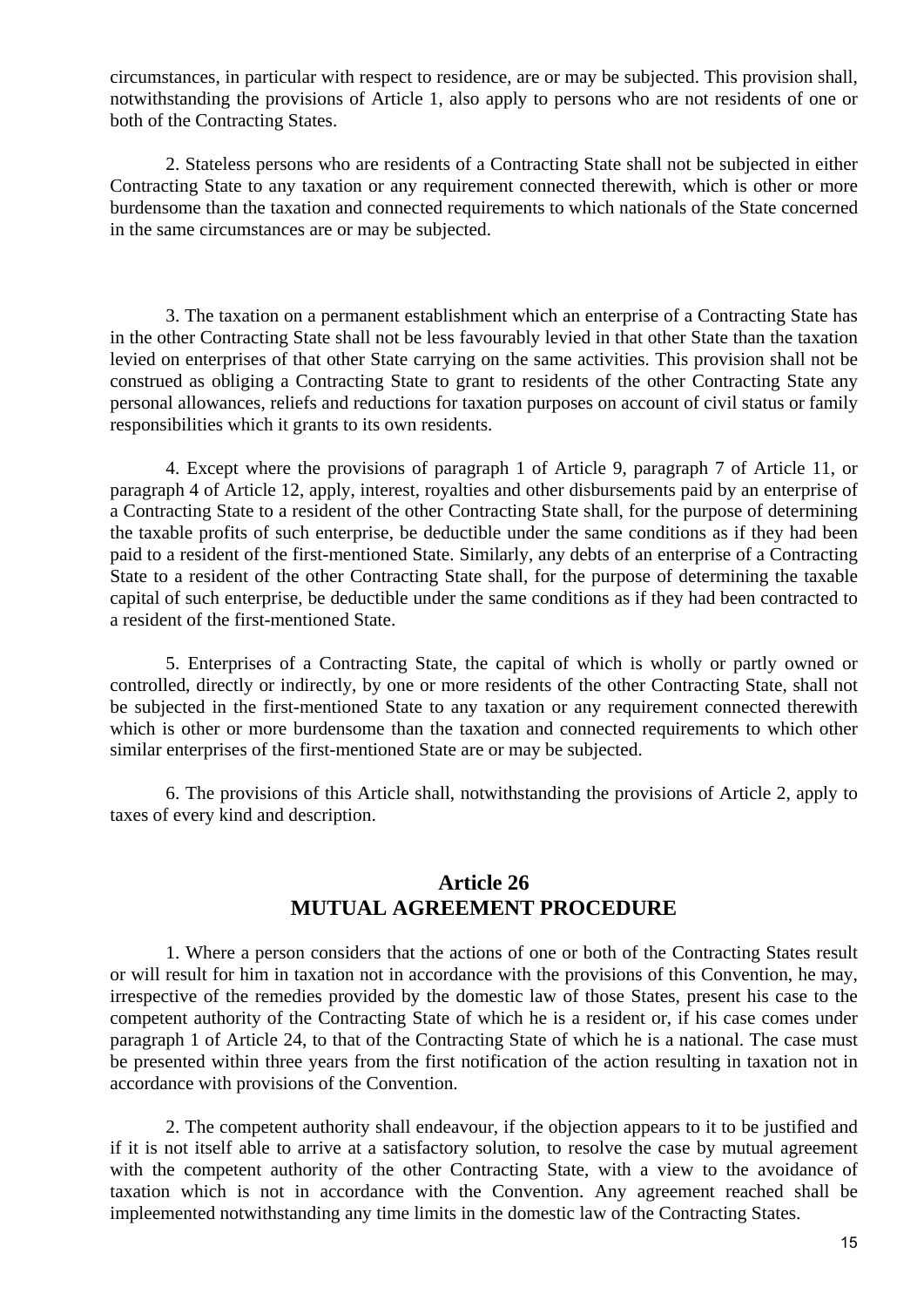3. The competent authorities of the Contracting States shall endeavour to resolve by mutual agreement any difficulties or doubts arising as to the interpretation or application of the Convention. They may also consult together for the elimination of double taxation in cases not provided for in the Convention.

4. The competent authorities of the Contracting States may communicate with each other directly for the purpose of reaching an agreement in the sense of the preceding paragraphs. When it seems advisable in order to reach agreement to have an oral exchange of opinions, such exchange may take place through a Commission consisting of the representatives of the competent authorities of the Contracting States.

#### **Article 27 EXCHANGE OF INFORMATION**

1. The competent authorities of the Contracting States shall exchange such information as is necessary for carrying out the provisions of this Convention or of the domestic laws of the Contracting States concerning taxes covered by the Convention insofar as the taxation thereunder is not contrary to the Convention. The exchange of information is not restricted by Article 1. Any information received by a Contracting State shall be treated as secret in the same manner as information obtained under the domestic laws of that State and shall be disclosed only to persons or authorities (including courts and administrative bodies) involved in the assessment or collection of, the enforcement or prosecution in respect of, or the determination of appeals in relation to, the taxes covered by the Convention. Such persons or authorities shall use the information only for such purposes. They may disclose the information in public court proceedings or in judicial decisions.

2. In no case shall the provisions of the paragraph 1 be construed so as to impose on a Contracting State the obligation:

a) to carry out administrative measures at variance with the laws and administrative practice of that or of the other Contracting State;

b) to supply information which is not obtainable under the laws or in the normal course of the administration of that or of the other Contracting State;

c) to supply information which would disclose any trade, business, industrial, commercial or professional secret or trade process, or information, the disclosure of which would be contrary to public policy (ordre public).

### **Article 28 COLLECTION ASSISTANCE**

1. The competent authorities of the Contracting States undertake to lend assistance to each other in the collection of taxes, together with interest, costs, and civil penalties relating to such taxes, referred to in this Article as a "revenue claim".

2. Requests for assistance by the competent authorities of a Contracting State in the collection of a revenue claim shall include a certification by such authority that, under the laws of that State, the revenue claim has been finally determined. For the purposes of this Article, a revenue claim is finally determined when a Contracting State has the right under its internal law to collect the revenue claim and the taxpayer has no further rights to restrain collection.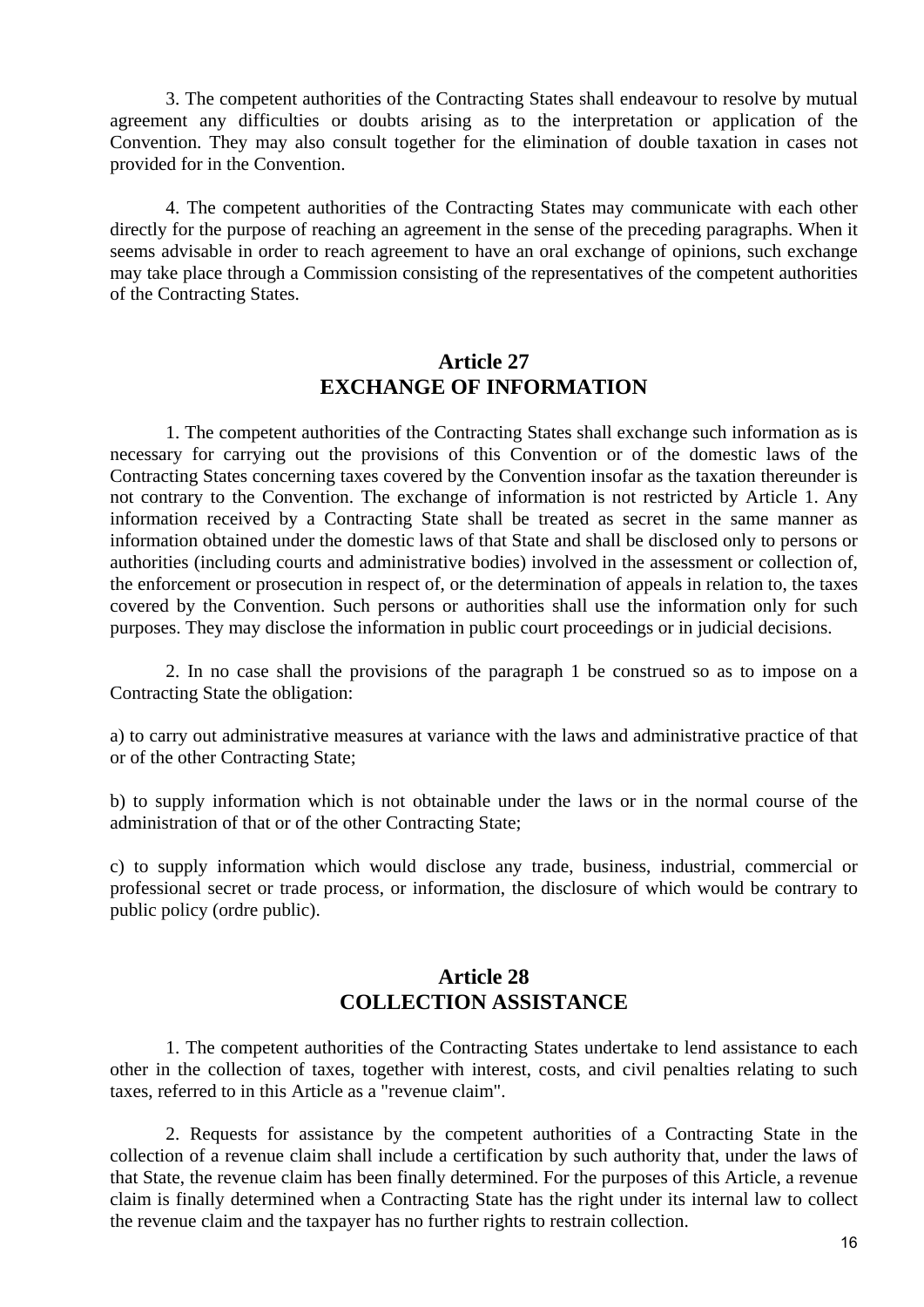3. A revenue claim of a Contracting State that has been accepted for collection by the competent authority of the other Contracting State shall be collected by the other State as though such claim were the other State's own revenue claim as finally determined in accordance with the provisions of its laws relating to the collection of its taxes.

4. Amounts collected by the competent authority of a Contracting State pursuant to this Article shall be forwarded to the competent authority of the other Contracting State. However, except where the competent authorities of the Contracting States otherwise agree, the ordinary costs incurred in providing collection assistance shall be borne by the first-mentioned State and any extraordinary costs so incurred shall be borne by the other State.

5. No assistance shall be provided under this Article for a revenue claim of a Contracting State in respect of a taxpayer to the extent that the revenue claim relates to a period during which the taxpayer was a resident of the other Contracting State.

6. Notwithstanding the provisions of Article 2, the provisions of this Article shall apply to all taxes collected by or on behalf of the Government of a Contracting State.

7. Nothing in this Article shall be construed as imposing on either Contracting State the obligation to carry out administrative measures of a different nature from those used in the collection of its own taxes or that would be contrary to its public policy ( ordre public).

### **Article 29 DIPLOMATIC AGENTS AND CONSULAR OFFICERS**

Nothing in this Convention shall affect the fiscal privileges of diplomatic agents or consular officers under the general rules of international law or under the provisions of special agreements.

### **Article 30 ENTRY INTO FORCE**

1. This Convention shall be ratified. The Contracting States shall notify each other that their constitutional requirements for entry into force of this Convention have been fulfilled.

2. The Convention shall enter into force on the date of the later of the notification referred to paragraph 1 and its provisions shall apply:

(i) in respect of taxes withheld at source to amounts of income, derived on or after 1 of January in the calendar year next following the year in which the Convention enters into force;

(ii) in respect of other taxes on income and on capital, to such taxes chargeable for any taxable year begining on or after 1 January in the calendar year next following the year in which the Convention enters into force;

(iii) for the purposes of Articles 27 ( Exchange of information) and 28 (Collection assistance) - on and after the date on which the Convention enters into force.

### **Article 31**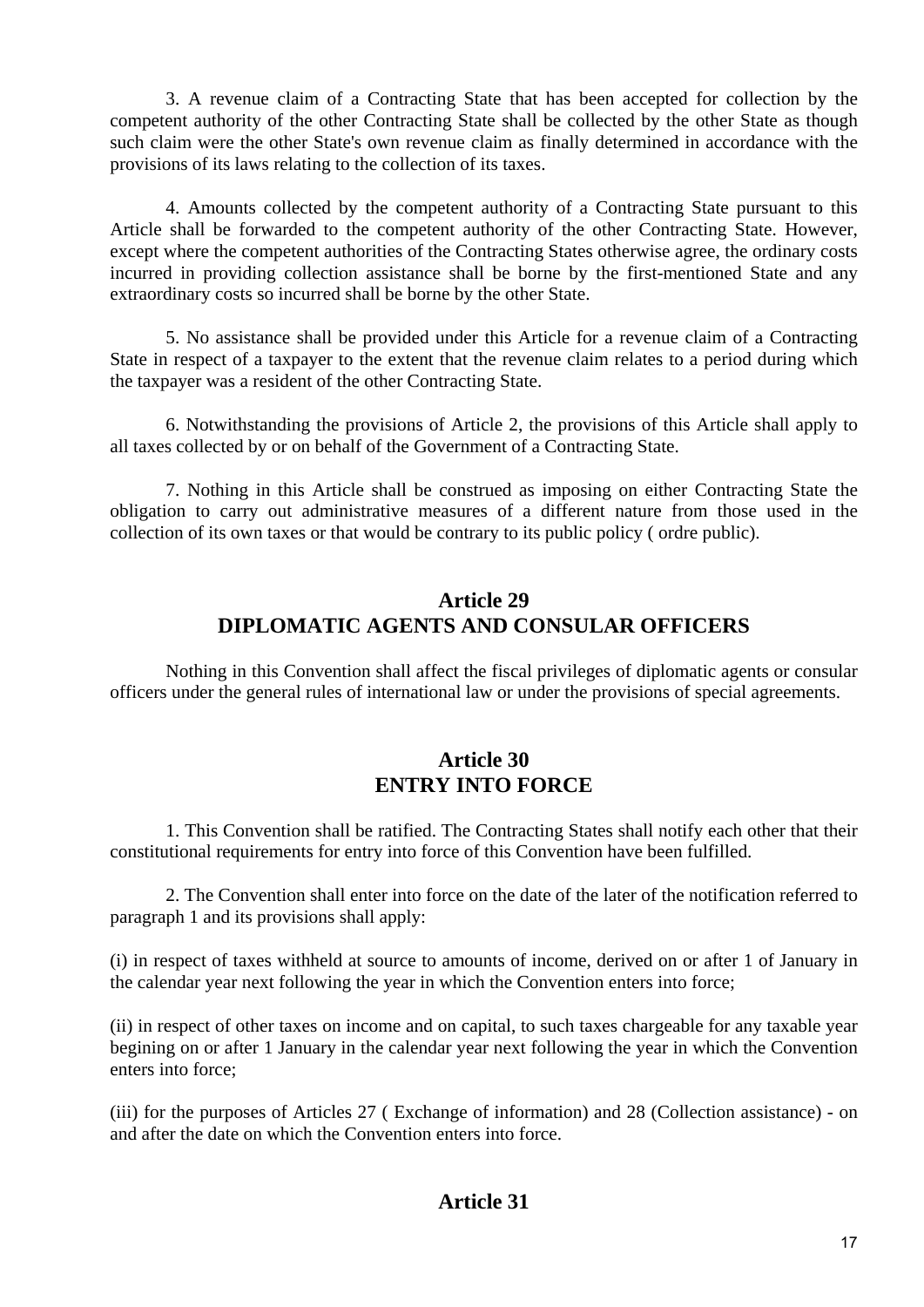#### **TERMINATION**

1. This Convention shall remain in force until terminated by one of the Contracting States. Either Contracting State may terminate the Convention, through diplomatic channels, by giving notice of termination at least six months before the end of any calendar year following after the period of five years from the date on which the Convention enters into force. In such event, the Convention shall cease to have effect:

i) in respect of taxes withheld at source-to amounts of income derived on or after 1 January in the calendar year next following the year in wich the notice is given; and

ii) in respect of other taxes on income and on capital - for taxes derived on or after 1 January in the calendar year next following the year in wich the notice is given;

IN WITNESS WHEREOF the undersigned, being duly authorized thereto, have signed this Convention.

DONE in duplicate at Sofia on April 10, 1996 in Bulgarian, Armenian and English languages, all texts being equally authentic. In case of divergency in interpretation, the English text shall prevail.

**For the Republic of Bulgaria** 

**For the Republic of Armenia**